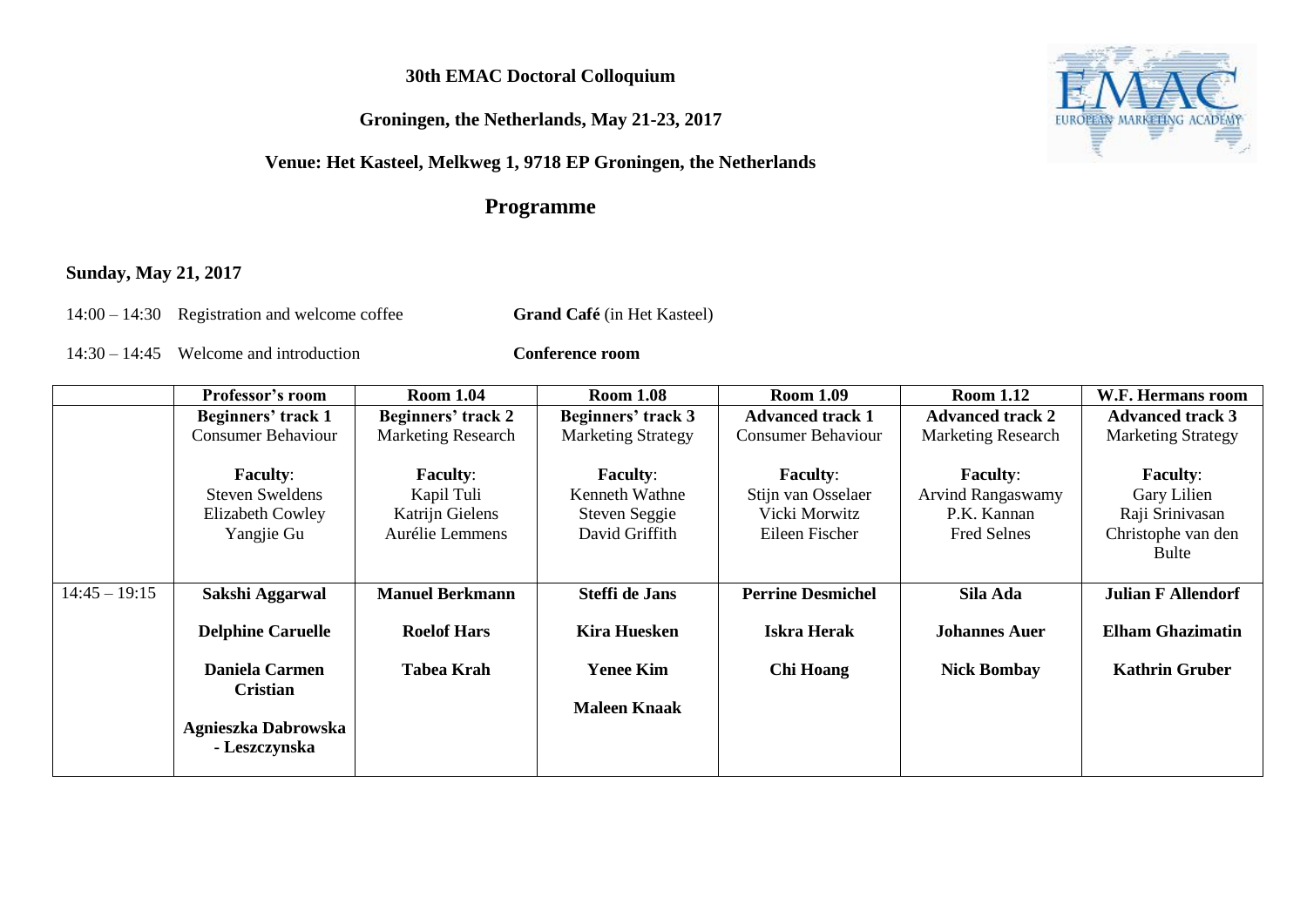**Monday, May 22, 2017**

|                | Professor's room                                                            | <b>Room 1.04</b>                                                    | <b>Room 1.08</b>                                                     | <b>Room 1.09</b>                                                         | <b>Room 1.12</b>                                                                 | W.F. Hermans room                                                                              |
|----------------|-----------------------------------------------------------------------------|---------------------------------------------------------------------|----------------------------------------------------------------------|--------------------------------------------------------------------------|----------------------------------------------------------------------------------|------------------------------------------------------------------------------------------------|
|                | <b>Beginners' track 1</b><br><b>Consumer Behaviour</b>                      | <b>Beginners' track 2</b><br><b>Marketing Research</b>              | Beginners' track 3<br><b>Marketing Strategy</b>                      | <b>Advanced track 1</b><br><b>Consumer Behaviour</b>                     | <b>Advanced track 2</b><br><b>Marketing Research</b>                             | <b>Advanced track 3</b><br><b>Marketing Strategy</b>                                           |
|                | <b>Faculty:</b><br>Steven Sweldens<br><b>Elizabeth Cowley</b><br>Yangjie Gu | <b>Faculty:</b><br>Kapil Tuli<br>Katrijn Gielens<br>Aurélie Lemmens | <b>Faculty:</b><br>Kenneth Wathne<br>Steven Seggie<br>David Griffith | <b>Faculty:</b><br>Stijn van Osselaer<br>Vicki Morwitz<br>Eileen Fischer | <b>Faculty:</b><br><b>Arvind Rangaswamy</b><br>P.K. Kannan<br><b>Fred Selnes</b> | <b>Faculty:</b><br>Gary Lilien<br>Raji Srinivasan<br>Christophe van den<br>Bulte<br>Ajay Kohli |
| $9:00 - 12:00$ | <b>Carsten Leo</b><br><b>Demming</b>                                        | <b>Shahrzad Kurbiel</b>                                             | Afra Koulaei                                                         | <b>Christos Kavvouris</b>                                                | <b>Markus Gahler</b>                                                             | <b>Ajmal Hafeez</b>                                                                            |
|                | <b>Marit Drijfhout</b><br>Daoyan Jin                                        | <b>Cord Otten</b><br><b>Sebastian Alexander</b><br><b>Schubach</b>  | <b>Anne-Madeleine</b><br><b>Kranzbuehler</b><br>Veselina Milanova    | <b>Jan Koch</b>                                                          | Daryna Kolesnyk                                                                  | <b>Robin Katzenstein</b>                                                                       |

12:00 – 13:00 Lunch **Grand Café** (in Het Kasteel)

| $13:00 - 16:00$ | <b>Mustafa Karatas</b> | Delia-Olga            | <b>Pauline Munten</b>     | Anika Schumacher | <b>Leon Gim Lim</b> | <b>Samuel Staebler</b> |
|-----------------|------------------------|-----------------------|---------------------------|------------------|---------------------|------------------------|
|                 |                        | <b>Ungureanu</b>      |                           |                  |                     |                        |
|                 | Kateryna Maltseva      |                       | <b>Artemis Panigyraki</b> | Varun Sharma     | <b>Max Pachali</b>  | Julian Wichmann        |
|                 |                        | <b>Saeid Vafainia</b> |                           |                  |                     |                        |
|                 | Eisa Sahabeh Tabrizi   |                       | Niki Papadopoulou         |                  |                     |                        |
|                 |                        | Michiel van           |                           |                  |                     |                        |
|                 |                        | Crombrugge            |                           |                  |                     |                        |
|                 |                        |                       |                           |                  |                     |                        |

## 16:00 – 16:30 Coffee break **Grand Café** (in Het Kasteel)

| $16:30 - 18:00$ Plenary session                      | Conference room      | "Ph.D. survival guide" - Arnaud De Bruyn   |
|------------------------------------------------------|----------------------|--------------------------------------------|
| $19:00 - 22.00$ The Doctoral Colloquium Group Dinner | Ni Hao Wok & Cuisine | Gedempte Kattendiep 122, 9711 PV Groningen |